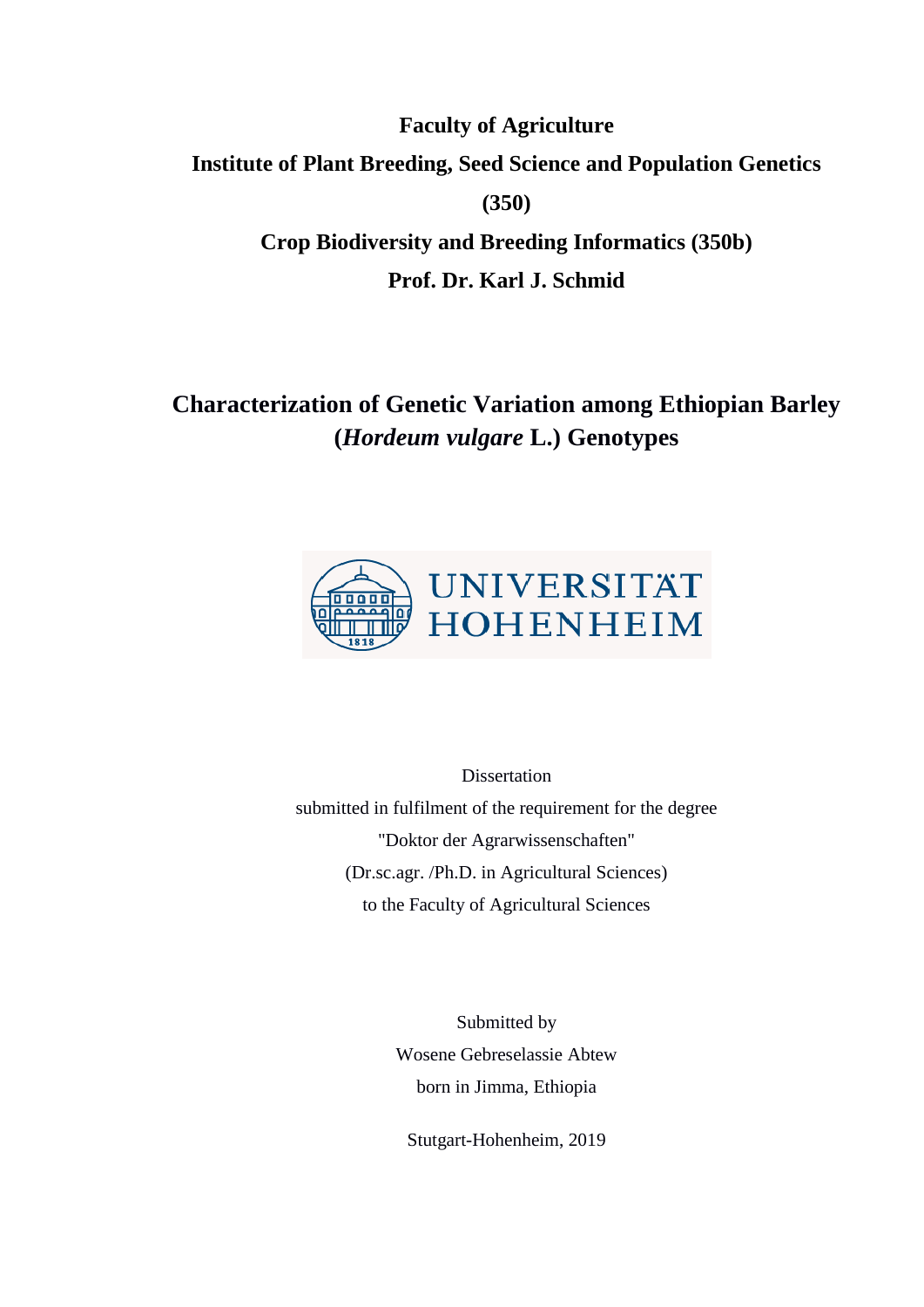## **Executive summary**

Barley (*Hordeum vulgare* L.) is a major cereal crop in Ethiopia and accounts for 8% of the total cereal production based on cultivation area. Farmers may face unpredictable rainfall and drought stress patterns such as terminal drought where rainfall ends before crops have completed their physiological maturity, which then poses a challenge to crop production. The absence of efficient weather forecasts and a lack of efficient communication channels for resource-poor farmers ask for the development of varieties that are robust to such irregularities. A goal of plant breeding for areas with variable climate and limited resources for agricultural inputs is to produce stable varieties with higher average yield across diverse environments and growing conditions. Genotype by environment (G x E) interactions, however, frequently interfere with the selection of widely adapted genotypes. Landraces represent over 90% of the cultivated barley diversity of Ethiopia, and reflect a deeply rooted and ancient relationship between barley and Ethiopian farmers. Knowledge about the yield stability of existing Ethiopian barley varieties and landraces under changing environmental variables is important for the future development of barley varieties with high and stable yields. Therefore, it is useful to evaluate the robustness of barley varieties against late onset and early termination of rainfall.

In addition, yield components are quantitative with substantial influence of environment. Yield components also compensate each other in trait correlation dynamics. Since grain yield is a more complex trait than its components, environmental effects and genotype-byenvironment (G x E) interactions for grain yield are stronger than for its components. Therefore, indirect selection of yield components may be more efficient than selection on grain yield per se to obtain higher yielding and stable cultivars. A study, therefore, was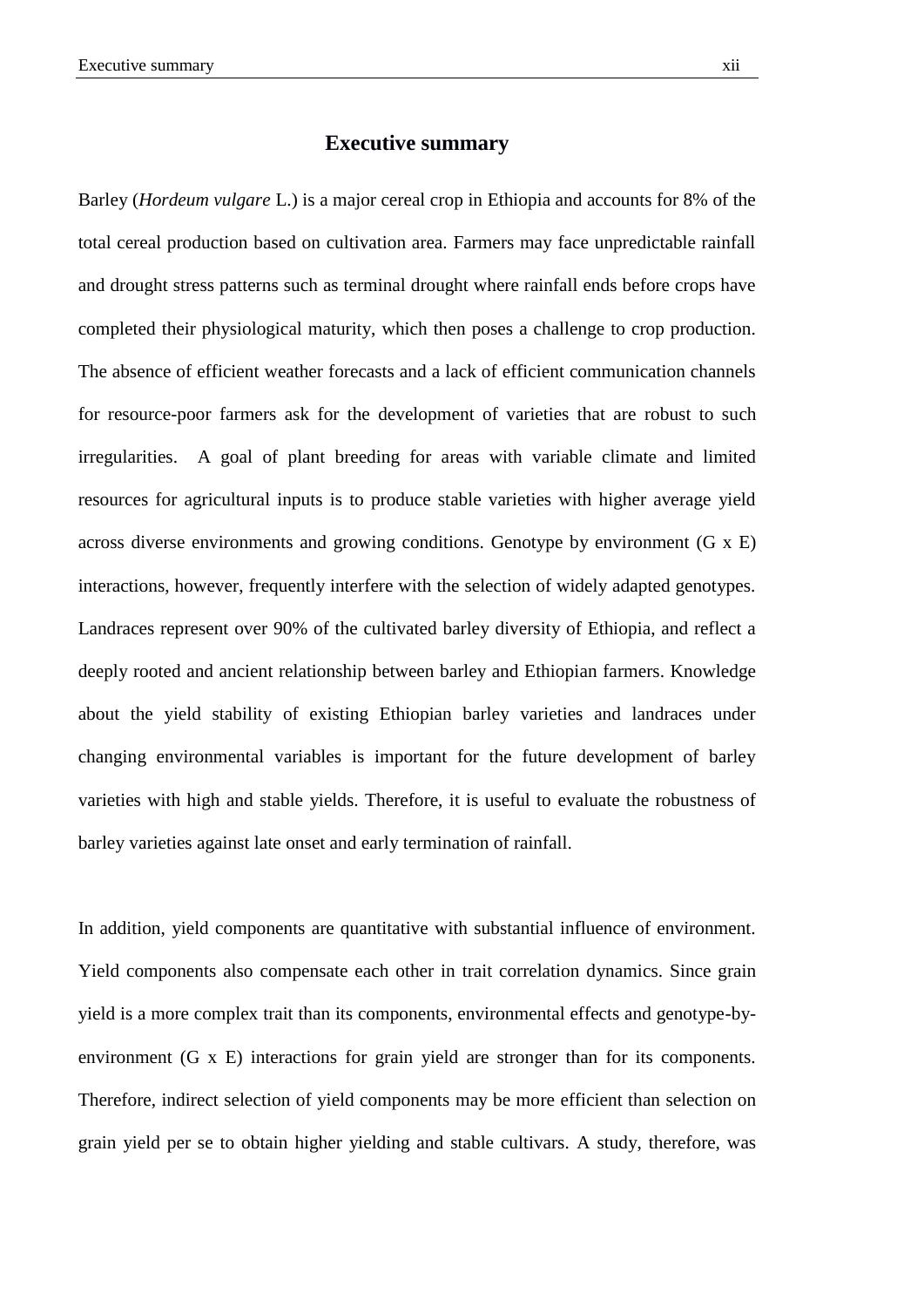initiated to 1) characterize the response of a diverse set of barley genotypes to different locations and variable planting dates and identify genotypes with wide adaptation and stable performance and/or genotypes with specific altitude and planting date 2) determine traits that contribute to high and stable yields across a range of different environments and planting dates 3) determine the pattern of population structure and genetic parameters among genotypes conserved in Ethiopian and German gene banks in for different period of time as well as currently growing in farmers' field. In order to meet the objectives 18 genotypes were tested at four different sowing dates with 15 days interval in different locations (Ambo and Jimma) and years (2012 and 2013). In addition, we investigated relationships among traits in these different situations, with the ultimate aim of identifying traits with reduced sensitivity to environmental effects that may contribute to higher yield stability.

Considering the genotypes and environments, both genotypes (G) and G x E interaction variance components were highly significant for grain yield, with a ratio of approximately 1:1. Of the 16 environments, 12 grouped into two clusters which largely corresponded to test locations. The tested genotypes revealed a wide variation for both static and dynamic yield stability measures. Compared to improved cultivars, farmers' landraces displayed higher average static stability and similar superiority indices (dynamic stability). These landraces are therefore a source of germplasm for breeding resilient barley cultivars. Staggered planting proved to be a useful method for evaluating genotype stability across environmental factors beyond location and season. In addition, we also noticed that compensatory relationship between kernels per spike and thousand kernel weight in landraces. Kernels per spike and number of fertile tillers can be proposed as robust traits in barley breeding for a wider adaptation as they had significant and consistent positive total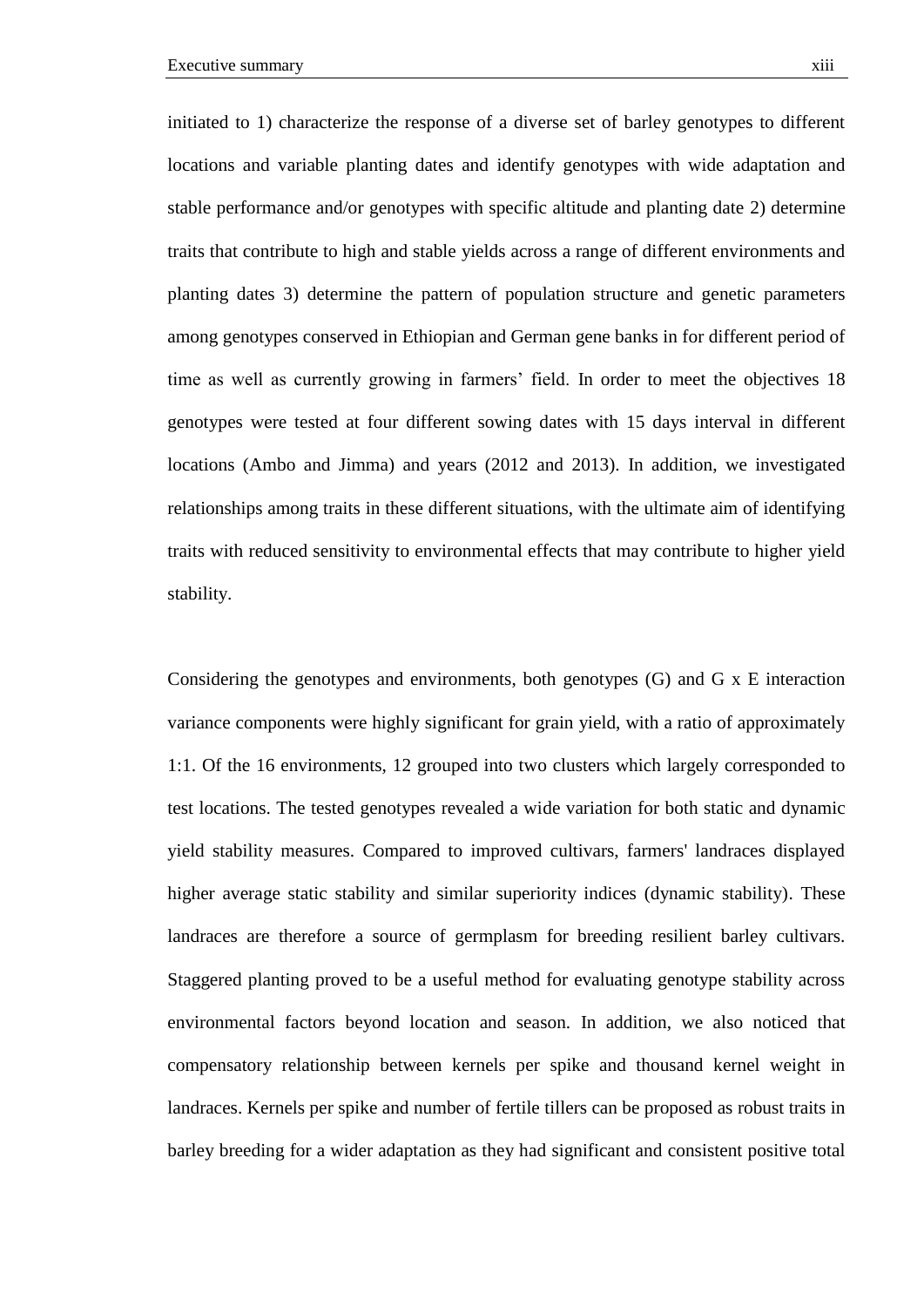effects on grain yield.

In order to determine the pattern of population structure and genetic parameters among genotypes of different origin and gene banks, DNA samples were subject to double-digest by ApeK1 and Hind III enzymes. After sequencing, raw read was checked for major quality parameters. Sequence reads were then filtered for sequencing artifacts and low quality reads (preprocessing). The pre-processed reads were aligned to genome of barley cultivar Morex to call SNPs. Values of observed heterozygosity  $(H<sub>o</sub>)$  ranged from 0.250 to 0.337 and were higher than the expected heterozygosity  $(H_e)$  that varied from 0.180 to 0.242 in genotypes of all origins. The inbreeding coefficient  $(F_{IS})$  values that ranged between -0.240 and -0.639 across the regions were also higher and negative suggesting existence of excess outcrossing than expected. Based on the inferred clusters by the ADMIXTURE, high  $F_{st}$  values were observed between clusters suggesting high genetic differentiation among the genotypes tested though differentiation was not based on location. In addition, genetic differentiation computed based on the predetermined location, altitude and source of genotypes suggested weak differentiation among the groups.

These results indicate that, in Ethiopia, barley genetic variation between regions and altitudes were less pronounced than within region and altitude variations. This calls for the germplasm collection strategies to be cautious in considering location and altitude as a main factor of variation thus strategies should focus on exploiting the within region variation also for better germplasm conservation and utilization. The static yield stability of landrace has to be utilized by breeders for their wider recommendations for those farmers who cannot afford use of farm inputs and specific cultivars. In addition, the relative robustness as well as plasticity of traits sorted by the current study can be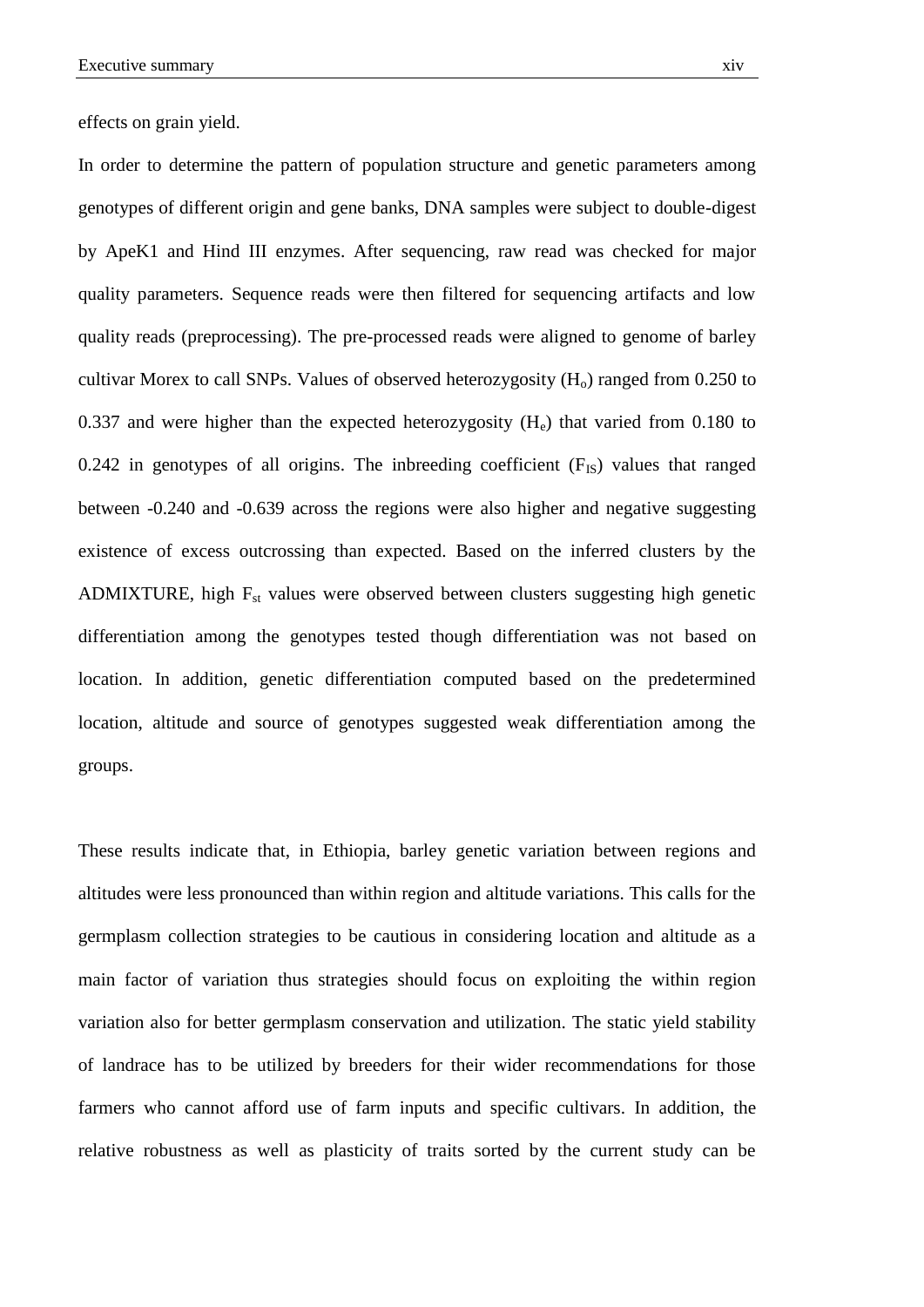incorporated in the breeding strategy of barley in Ethiopia.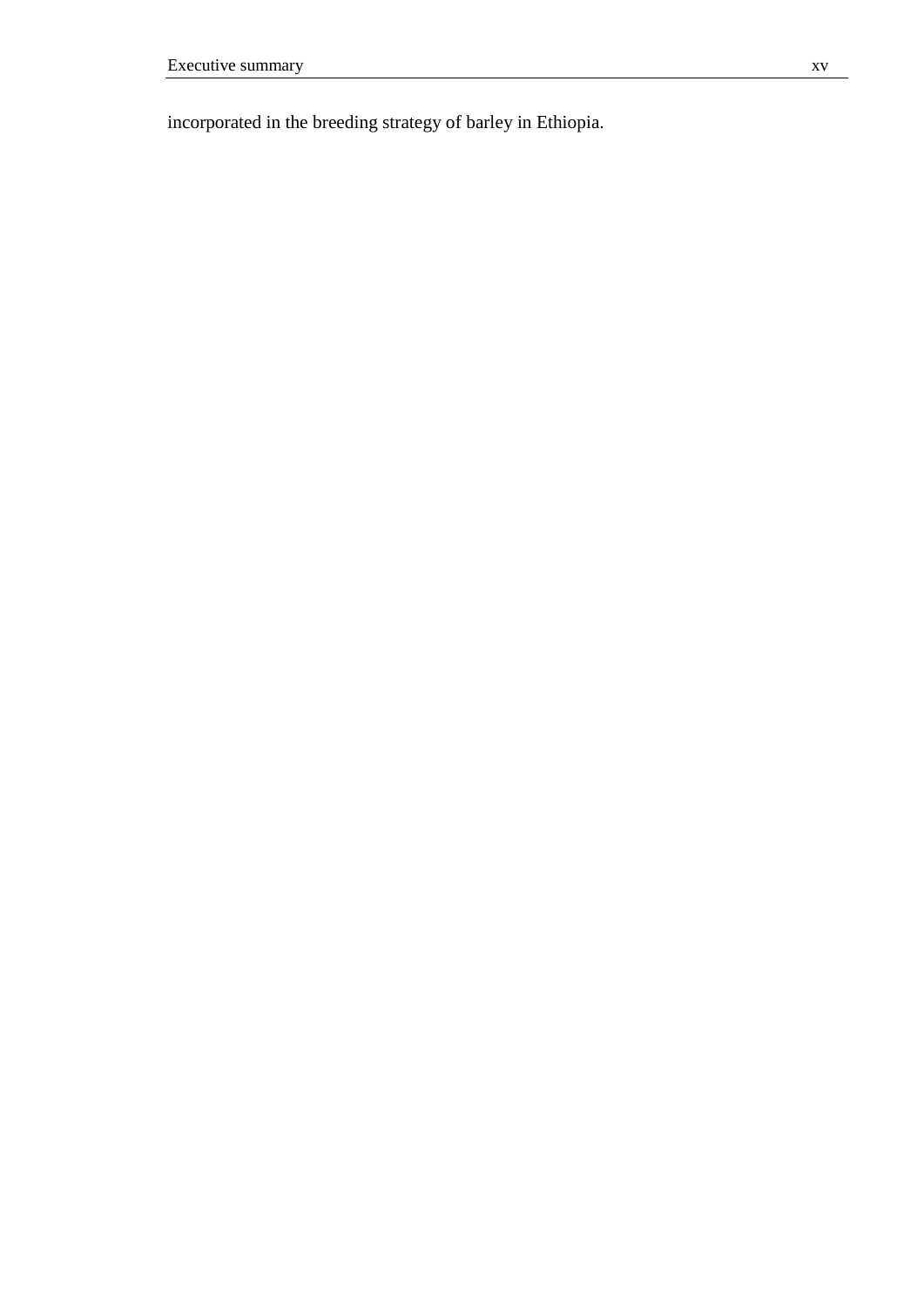## Zusammenfassung

Gerste (*Hordeumvulgare* L.) ist eine bedeutende Getreideart in Äthiopien und macht 8% der gesamten Getreideerzeugung, in Bezug auf die Anbaufläche, aus. Unvorhersehbaren Regen- und Dürreereignisse, wie z.B. Dürren, bei denen der Regen endet, bevor die Gerste ihre physiologische Reife erreicht hat, stellen die Pflanzenproduktion in Äthiopien vor große Herausforderungen. Der mangelnde Zugang für Landwirte zu effizienten Wettervorhersagesystemen und Kommunikationskanäle erfordern die Entwicklung von Sorten, die extremen Wetterereignissengegenüber tolerant sind. Ein Ziel der Pflanzenzüchtung, für Gebiete mit Extremwetterereignissen und begrenzten Ressourcen für landwirtschaftliche Betriebsmittel, ist die Erzeugung umweltstabiler Sorten mit höherem Durchschnittsertrag in unterschiedlichen Umwelten und unter verschiedenen Wachstumsbedingungen. Genotyp - Umwelt Interaktionen (G x E) erschweren jedoch häufig die Auswahl von Genotypen die sich an unterschiedliche Umweltbedingungen anpassen können. Landrassen machen über 90% der kultivierten Gerstenvielfalt Äthiopiens aus und spiegeln eine tief verwurzelte und anhaltend, gewachsene Beziehung zwischen der Gerste und äthiopischen Landwirten wider. Das Wissen über die Ertragsstabilität bekannter äthiopischer Gerstensorten und Landsorten, unter sich ändernden Umweltbedingungen, ist für die zukünftige Entwicklung von Gerstensorten mit hohen und stabilen Erträgen wichtig. Daher ist es unabdingbar, die Robustheit von Gerstensorten im Hinblick auf Schwankungen in der Niederschlagsmenge und den Niederschlagszeitpunkten zu beurteilen.

Darüber hinaus sind Ertragskomponenten, quantitative Merkmale,die stark von der Umwelt beeinflusst werden. Da der Kornertrag einkomplexeres Merkmal ist als die ertragsbestimmenden Komponenten, sind die Umwelteinflüsse und die Wechselwirkungen zwischen Genotyp und Umwelt (G x E) für denKornertrag stärker als für Komponenten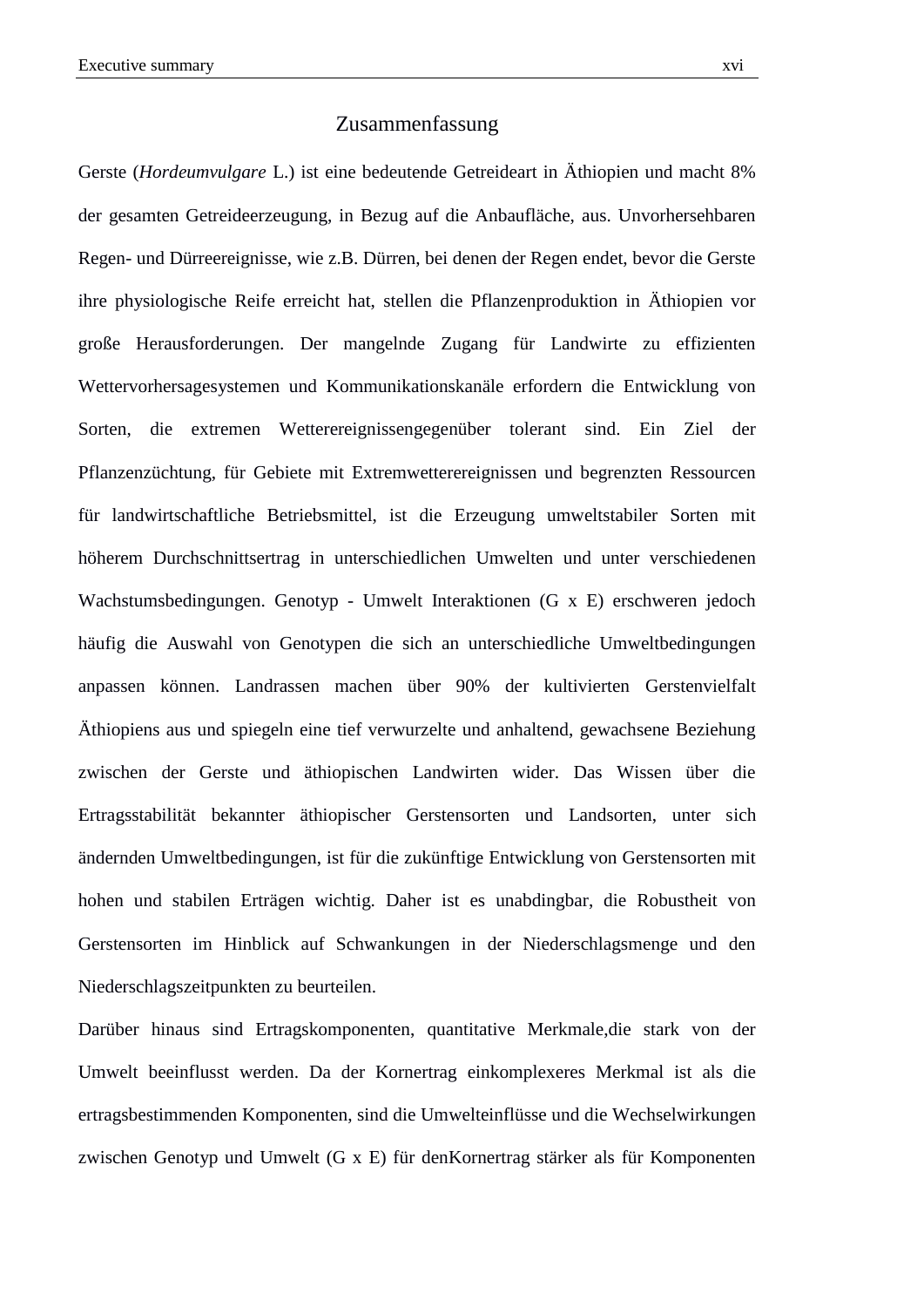die den Kornertrag bestimmen. Daher kann eine indirekte Selektionanhand vonErtragskomponenten effizienter sein als die per se Selektion auf Basis des Kornertrags, um Ertragreichere und stabilere Sorten zu erhalten. Daher wurde diese Studie initiiert um 1) die Reaktion verschiedener Gerstengenotypen auf verschiedene Standorte und Aussaattermine zu beurteilen und Genotypen mit einerweiten Anpassung und stabilen Leistung zu identifizieren, 2) Merkmale zu bestimmen, die zu hohen und stabilen Erträgen in einer Reihe unterschiedlicher Umwelten beitragen, 3) die Populationsstruktur und genetische Parameter von äthiopischen und deutschen Genbankakzessionen, sowie aktuellen Gerstensorten, zu erfassen.

Um diese Ziele zu erreichen, wurden 18 Genotypen an vier verschiedenen Aussaatterminen im Abstand von 15 Tagen an verschiedenen Orten (Ambo und Jimma) und Jahren (2012 und 2013) getestet. Darüber hinaus untersuchten wir die Beziehungen zwischen Merkmalen in diesen verschiedenen Situationen mit dem Ziel, Merkmale mit verminderter Empfindlichkeit gegenüber Umwelteinflüssen zu identifizieren, die zu einer höheren Ertragsstabilität beitragen können.

Sowohl die Genotyp- als auch die GxE Varianzkomponenten sind mit einem Verhältnis von etwa 1:1, für das Merkmal Kornertrag, von großer Bedeutung. Von den 16 Umweltenwurden 12 in zwei Cluster eingruppiert, die weitestgehend den Versuchsstandortenentsprechen. Die getesteten Genotypen zeigen eine große Variation, sowohl für die statische als auch für die dynamische Messung der Ertragsstabilität. Im Vergleich zu aktuellen Sorten zeigen die Landrassen der Landwirte eine höhere durchschnittliche statische Stabilität und eine ähnliche dynamische Stabilität. Diese Landrassen sind daher ein wertvoller Genpool für die Züchtung von widerstandsfähigen Gerstensorten. Die zeitversetzteAussaat erwies sich als nützliche Methode zur Beurteilung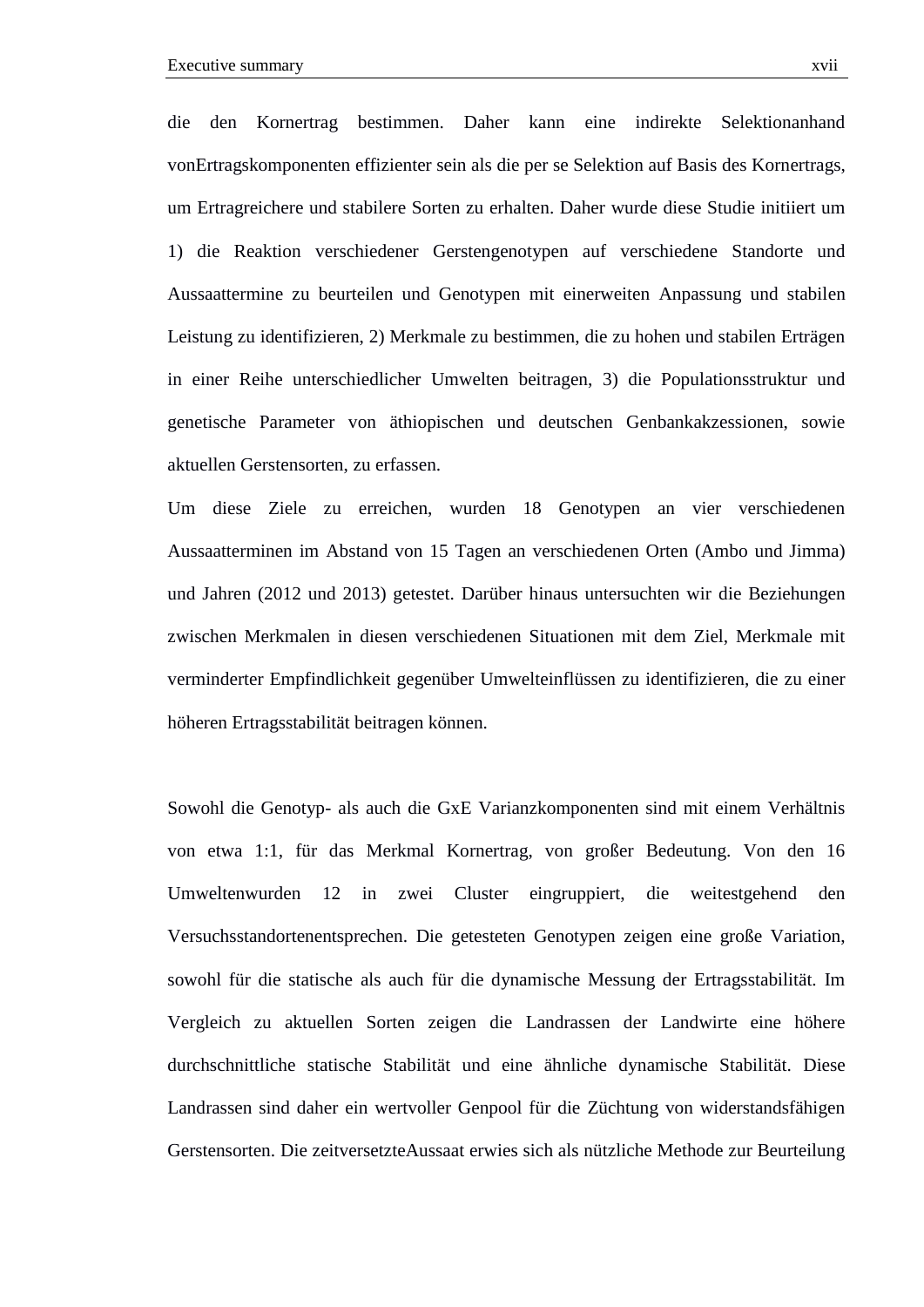der Stabilität von Genotypen über Umweltfaktoren hinweg. Darüber hinaus haben wir auch eine kompensatorische Beziehung zwischen Kornanzahl pro Ähre und Tausendkorngewicht in Landrassen festgestellt. Die Kornanzahl pro Ähre und die Anzahl

der fruchtbaren Bestockungstriebeerwiesen sich als robuste Merkmale für eine breitere Adaption an unterschiedliche Umweltbedingungen, da sie einen signifikanten und beständig, positiven Effekt auf den Kornertrag haben.

Um die Populationsstruktur und genetische Parameter zwischen Genotypen verschiedener Herkunft und Genbanken zu bestimmen, wurden DNA-Proben mit ApeK1- und HindIII-Enzymenbearbeitet. Nach der Sequenzierung wurde die Rohdaten auf wichtige Qualitätsparameter überprüft. Sequenzen wurden gefiltert, um Artefakte zu eliminieren und Sequenzen mit geringer Qualität zu entfernen (Vorverarbeitung). Die vorverarbeiteten Sequenzen wurden an dem Genom der Gerstensorte Morexausgerichtet, um SNPs zu identifizieren. Die Werte der beobachteten Heterozygosität (Ho) lagen im Bereich von 0,250 bis 0,337 und waren höher als die erwartete Heterozygosität (He), die in der gesamten Population von 0,180 bis 0,242 variierte. Die Werte für den Inzuchtkoeffizienten (FIS), liegen zwischen -0,240 und -0,639, sind ebenfalls höher und negativ, was auf eine übermäßige Auskreuzung als erwartet hindeutet. Basierend auf den von ADMIXTURE abgeleiteten Clustern wurden hohe  $F_{st}$ -Werte zwischen den Clustern beobachtet. Dies lässt auf eine hohe genetische Differenzierung zwischen den getesteten Genotypen schließen, jedoch ließ sich keine ortsabhängige Differenzierung feststellen. Darüber hinaus deutet die genetische Differenzierung, die basierend auf Ort, Höhe und Sortentyp berechnet wurde, auf eine schwache Differenzierung zwischen den Gruppen hin.

Diese Ergebnisse zeigen, dass in Äthiopien die genetische Variation der Gerste zwischen